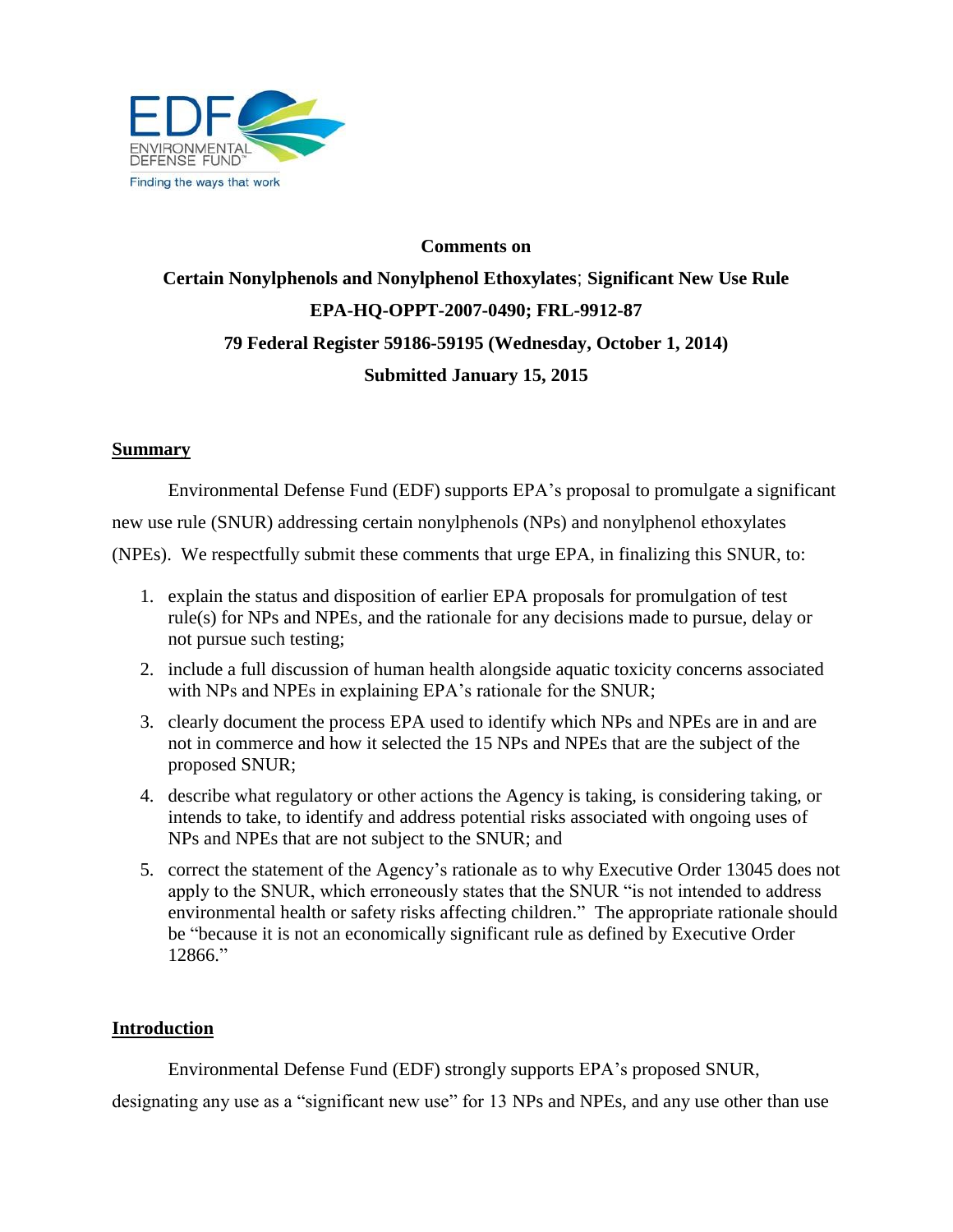as an intermediate or epoxy cure catalyst as a "significant new use" for two additional NPs. Finalization of this rule would require those subject to the rule to notify EPA before manufacturing, importing, or processing these 15 NPs and NPEs in order to allow for EPA to evaluate associated potential risks.

NPs and NPEs are highly toxic to aquatic organisms and evidence indicates they are exhibit endocrine-disrupting (estrogenic) properties. Further, studies in rodents indicate the potential for reproductive and developmental toxicity. Promulgation of a SNUR is one of a number of steps needed to reduce or prevent human and environmental exposures to NPs and NPEs.

We have provided detailed comments below.

#### **Response to Request for Public Comment**

l

I. In promulgating the final SNUR, EPA should explain the status and disposition of earlier EPA proposals for promulgation of test rule(s) for NPs and NPEs, and the rationale for any decisions made to pursue, delay or not pursue such testing.

The impetus for initiating regulatory action under TSCA for NPs and NPEs came in response to a petition filed under Section 21 of TSCA in 2007, titled *Citizen Petition to EPA Regarding Nonylphenol and Nonylphenol Ethoxylates*. 1 Among other requests, the petitioners asked EPA to exercise its authority under TSCA Section 4 to "[r]equire manufacturers and importers to conduct specific health and safety studies" for NPs and NPEs.

In response to the petition, in 2009 EPA published an advanced notice of proposed rulemaking (ANPRM) for aquatic and sediment toxicity testing for NPs and NPEs and requested comments on gathering data to evaluate industrial laundry workers exposure to NPEs.<sup>2</sup> In 2010, EPA issued its *Nonylphenol (NP) and Nonylphenol Ethoxylates (NPE) Action Plan* outlining

<sup>1</sup> *Re: Citizen Petition to EPA Regarding Nonylphenol and Nonylphenol Ethoxylates.* June 5, 2007. Petitioners: Sierra Club, Environmental Law & Policy Center, Washington Toxics Coalition, Pacific Coast Federation of Fisherman's Associations, Physicians for Social Responsibility, and UNITE HERE.

<sup>2</sup> *Testing of Certain Nonylphenol and Nonylphenol Ethoxylates Substances*, 74 Fed. Reg. 28654.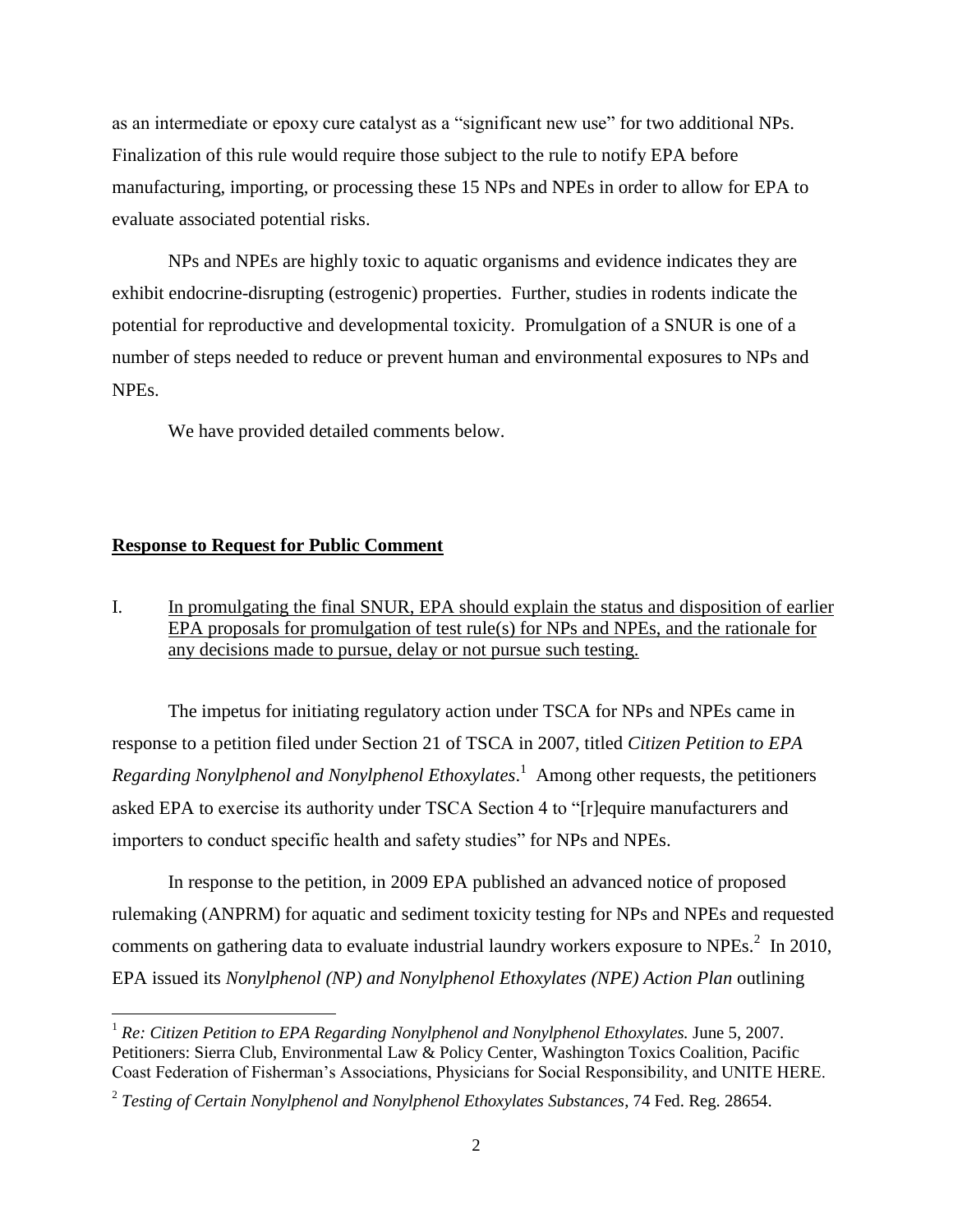EPA's plan to simultaneously propose a SNUR and a test rule for NPs and NPEs.<sup>3,4</sup> According to information made publically available through OIRA, EPA planned to propose the combined SNUR and test rule by August 2012.<sup>5</sup>

EDF supported EPA's intent to initiate a test rule for NPs and NPEs in addition to a SNUR. As outlined in the citizens' petition, there are a number of important data gaps with regards to these chemicals. The hazard data that would be provided for NPs and NPEs subject to a test rule would prove valuable for informing future regulatory decisions, including making regulatory determinations in response to receipt of Significant New Use Notifications (SNUNs).

However, the SNUR recently proposed by EPA does not even mention the earlier intent and steps taken toward promulgating a test rule. In finalizing this SNUR, EDF requests that EPA clearly articulate the status of any test rule development. EPA should clarify what information it has and does not have on NPs and NPEs, and whether it considers information it does have to be adequate to characterize potential human health and environmental risks and to inform and support further actions on these chemicals by the Agency. EPA should also clarify the timeline for proposal of any test rule(s) it anticipates promulgating.

# II. EPA should include a full discussion of human health alongside aquatic toxicity concerns associated with NPs and NPEs in explaining EPA's rationale for promulgating the SNUR.

In finalizing this SNUR, EDF requests that EPA include a discussion of potential human health effects from exposure to NPs and NPEs. While the evidence is strong that NPs and NPEs have endocrine-disrupting (estrogenic) properties in aquatic species, there is also evidence to

<sup>3</sup> EPA, *Nonylphenol (NP) and Nonylphenol Ethoxylates (NPEs) Action Plan*. [RIN 2070-ZA09]. August, 18, 2010. *Available at* [http://www.epa.gov/oppt/existingchemicals/pubs/actionplans/RIN2070-ZA09\\_NP-](http://www.epa.gov/oppt/existingchemicals/pubs/actionplans/RIN2070-ZA09_NP-NPEs%20Action%20Plan_Final_2010-08-09.pdf)[NPEs%20Action%20Plan\\_Final\\_2010-08-09.pdf.](http://www.epa.gov/oppt/existingchemicals/pubs/actionplans/RIN2070-ZA09_NP-NPEs%20Action%20Plan_Final_2010-08-09.pdf)

<sup>&</sup>lt;sup>4</sup> Note that EDF has supported an approach that EPA has proposed in the past of developing a combined SNUR and test rule as an efficient approach to gaining needed information. See EDF's joint comments on the proposed test rule and SNUR for Certain High Production Volume Chemicals: [http://www.regulations.gov/#!documentDetail;D=EPA-HQ-OPPT-2010-0520-0055.](http://www.regulations.gov/#!documentDetail;D=EPA-HQ-OPPT-2010-0520-0055)

<sup>&</sup>lt;sup>5</sup> See: [http://www.reginfo.gov/public/do/eAgendaViewRule?pubId=201110&RIN=2070-AJ34.](http://www.reginfo.gov/public/do/eAgendaViewRule?pubId=201110&RIN=2070-AJ34)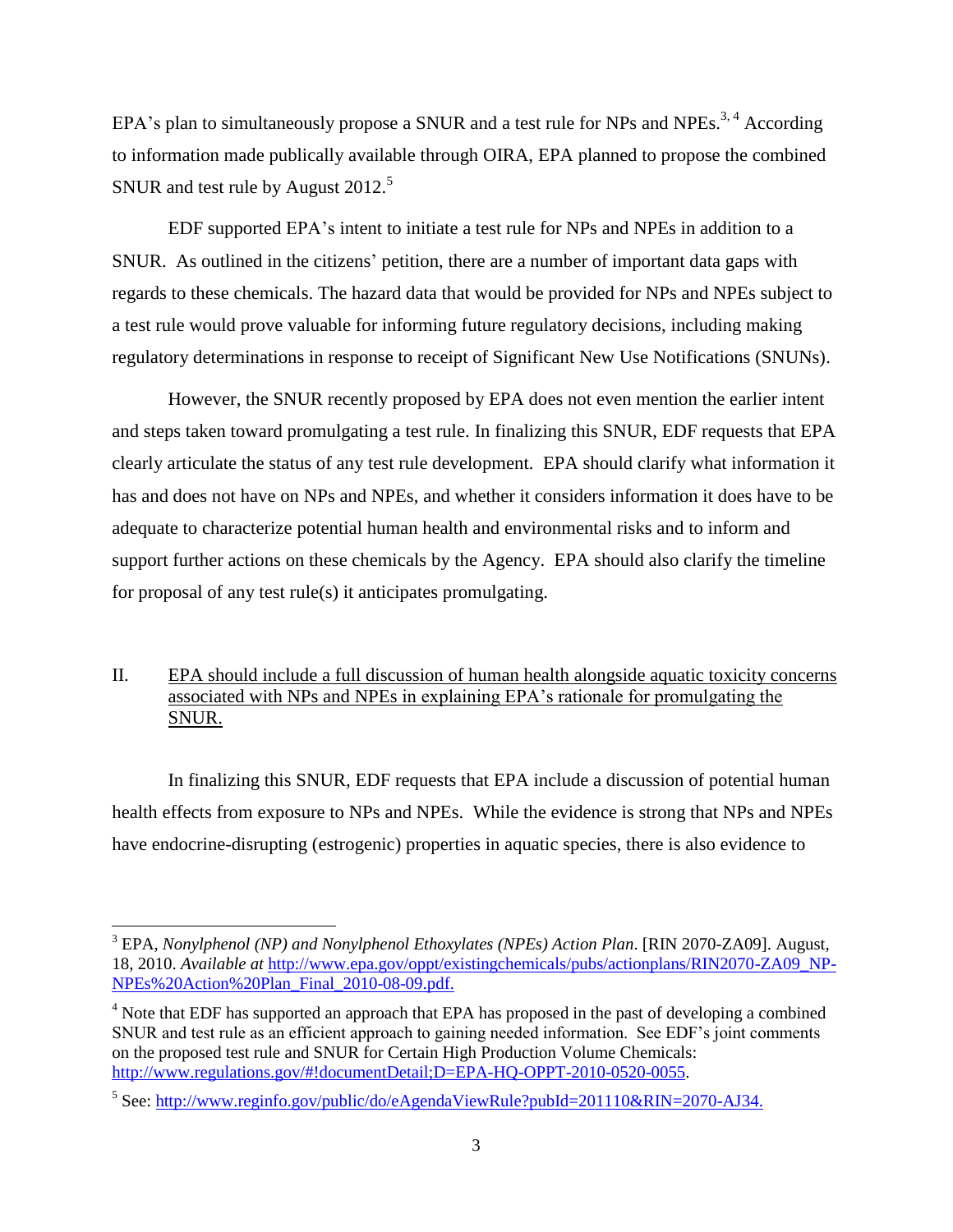suggest that these effects may occur in mammalian species.<sup>6,7</sup> Furthermore, studies in rodents indicate the potential for reproductive and developmental toxicity.<sup>8</sup> However, the proposed SNUR does not even mention human health concerns and instead focuses exclusively on aquatic toxicity, which is inconsistent with both the original citizens' petition and EPA's own communications.

In addition to aquatic toxicity, the 2007 citizens' petition emphasizes potential human health effects from exposure to NPs and NPEs and requested that EPA promulgate test rules to fill data gaps relevant to human health. The authors state that "Fish may not be alone in responding in potentially dangerous ways to NP. Research published in the September 2006 edition of *Toxicological Sciences* shows that human placenta responds to NP in the first trimester. The results may be early termination of pregnancy and fetal growth defects." The petition requested three test rules specifically to fill data gaps on human health effects and exposure levels: testing for levels of NPs and NPEs in humans and estrogenic effects on the development of the human placenta, testing for health impacts in occupational workers in the industrial laundry industry through epidemiology studies, and testing to determine human exposure to NPEs in residential indoor air.

Although in its response<sup>9</sup> to the citizens' petition EPA denied the petitioners' request for these three test rules related to human health effects and exposure, the Agency acknowledges there is evidence for potential human health effects and indicates EPA's intent to evaluate these effects. For example, in the explanation denying testing for estrogenic effects on the development of the human placenta, the response states:

Reproductive studies of NP in mammals have been conducted (Refs. 17 and 18), as well as other studies which have examined the estrogenic effects of NP in mammals (e.g., uterotrophic assay) (Refs. 19, 20, and 21), and, on the basis of these data, EPA believes it has sufficient information to evaluate NP's reproductive risks to human health without conducting a non-standard placental study of the type requested by petitioners.

<sup>&</sup>lt;sup>6</sup> Legler, J., Van Den Brink, C.E., Brouwer, A., et al. Development of a stably transfected estrogen receptor-mediated luciferase reporter gene assay in the human T47D breast cancer cell line. *Toxicological Sciences*, Volume 48, 1999, pp. 55-66.

<sup>7</sup> Balaguer, P., Franois, F., Comunale, F., et al. Reporter cell lines to study the estrogenic effects of xenoestrogens. *Science Total Environment,* Volume 233, 1999, pp. 47-56.

<sup>&</sup>lt;sup>8</sup> See:<http://www.epa.gov/oppt/existingchemicals/pubs/actionplans/np-npe.html>

<sup>9</sup> *TSCA Section 21 Petition on Nonylphenol and Nonylphenol Ethoxylates; Response to Citizens' Petition,* 72 Fed. Reg. 50954.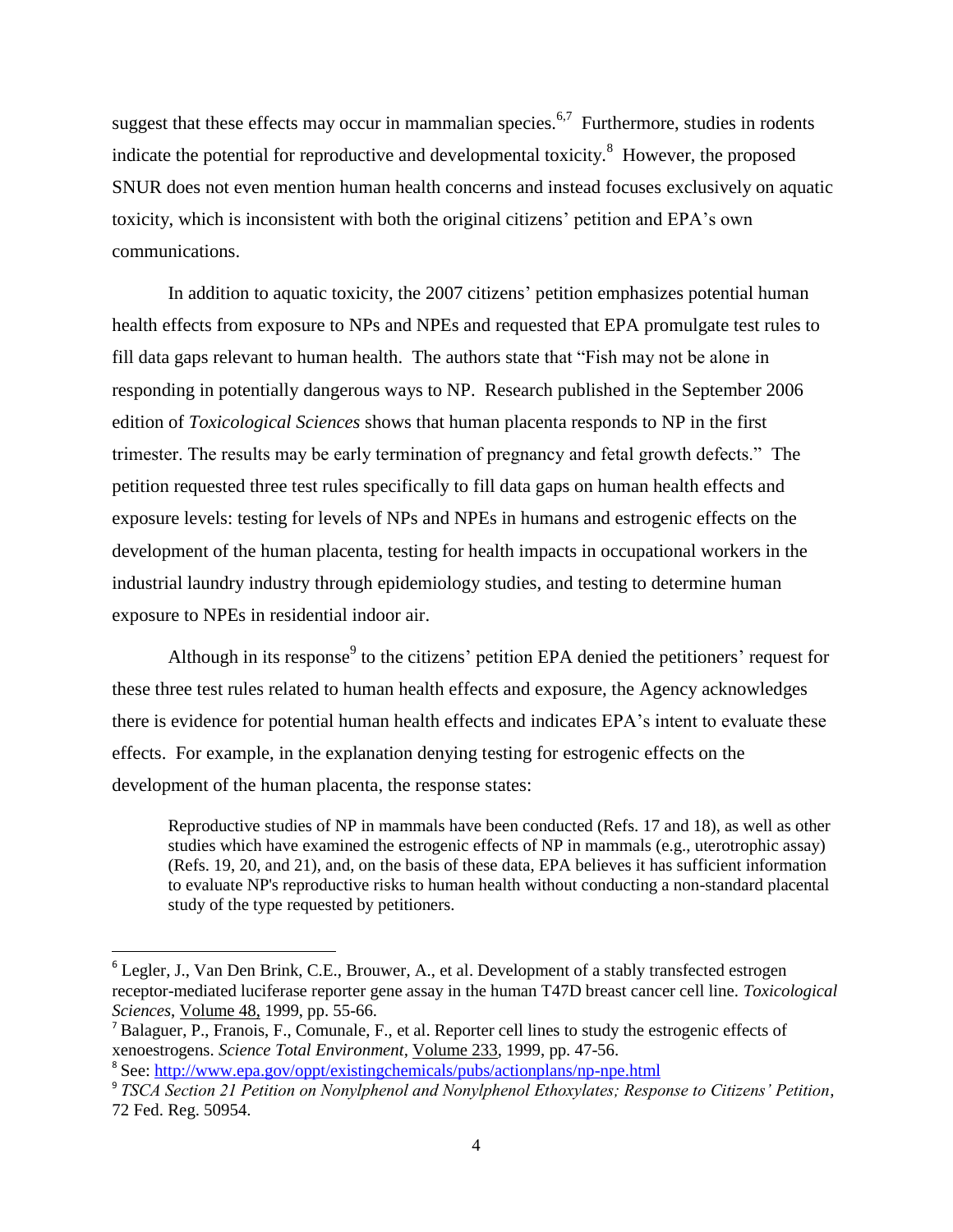Furthermore, while EPA did not grant the petitioners' request for an epidemiological study of NPE exposure in industrial laundry workers due to its expectation that exposure potential from liquid detergents would be low, the Agency did acknowledge inhalation exposure concerns for the fraction of industrial and institutional laundry operations that use powdered detergents. Accordingly, in the ANPRM published in 2009, EPA solicited comments on the best methods to gather data on industrial laundry workers' exposure to NPs and NPEs in both types of detergents.<sup>10</sup>

There are additional indications of the Agency's concern and evidence for potential human health effects of NPs and NPEs. Following the Deep Water Horizon Spill in April 2010, EPA's National Center for Computational Toxicology and the National Institutes of Health's (NIH) Chemical Genomics Center jointly published a study assessing the estrogenic and androgenic potential of eight oil spill dispersants in three mammalian cells types. The study used a number of NPs and NPEs as reference chemicals, and, as expected, found estrogen receptor activity in the NP and NPE assays (branched NP was the most potent).<sup>11</sup> Further, the introduction of the study states that "NPEs can degrade to produce nonylphenol, which can strongly interact with the estrogen receptor,"<sup>12</sup> and cites a number of other studies finding similar results in a variety of species, including rats.<sup>13</sup>

The potential for human health effects and human exposure are both also explicitly highlighted in EPA's 2010 NPs and NPEs Action Plan<sup>14</sup> as well as on the associated website.<sup>15</sup> Both state that "NP has also been detected in human breast milk, blood, and urine and is

l

<sup>10</sup> *Testing of Certain Nonylphenol and Nonylphenol Ethoxylates Substances*, 74 Fed. Reg. 28654.

<sup>&</sup>lt;sup>11</sup> Judson, R. S., Martin, M. T., Reif, D., et al. Analysis of Eight Oil Spill Dispersants Using Rapid, In Vitro Tests for Endocrine and Other Biological Activity. *Environ. Sci. Technol*., Volume 44, July 2010, pp. 5979-5985.

<sup>12</sup> *Id* Volume 44, July 2010, pp. 5979-5985.

<sup>&</sup>lt;sup>13</sup> Kanno J., Onyon, L, Peddada, S., et al. The OECD Program to Validate the Rat Uterotrophic Bioassay. Phase 2: Dose–Response Studies. Environmental Health Perspectives, Volume 111, September 2003, pp. 1530-1549.

<sup>&</sup>lt;sup>14</sup> EPA, *Nonylphenol (NP) and Nonylphenol Ethoxylates (NPEs) Action Plan.* [RIN 2070-ZA09]. August, 18, 2010. *Available at* [http://www.epa.gov/oppt/existingchemicals/pubs/actionplans/RIN2070-ZA09\\_NP-](http://www.epa.gov/oppt/existingchemicals/pubs/actionplans/RIN2070-ZA09_NP-NPEs%20Action%20Plan_Final_2010-08-09.pdf)[NPEs%20Action%20Plan\\_Final\\_2010-08-09.pdf.](http://www.epa.gov/oppt/existingchemicals/pubs/actionplans/RIN2070-ZA09_NP-NPEs%20Action%20Plan_Final_2010-08-09.pdf)

<sup>15</sup> EPA, *Nonylphenol and Nonylphenol Ethoxylates. Available at*  <http://www.epa.gov/oppt/existingchemicals/pubs/actionplans/np-npe.html> (last visited November 25, 2014).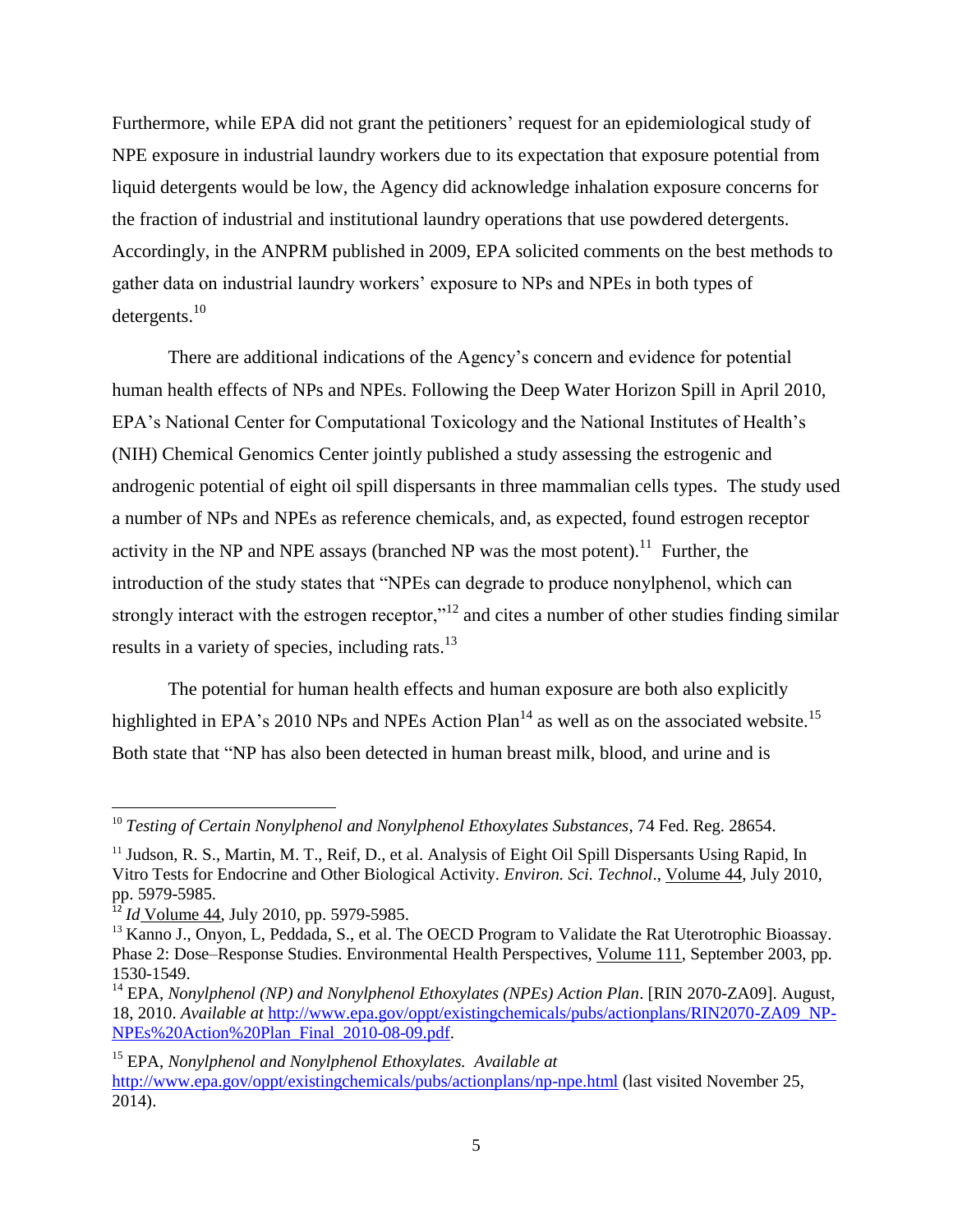associated with reproductive and developmental effects in rodents." The Action Plan cites a number of effects identified in rodents, including reduced sperm counts, increased estrous cycle length, and decreased ovarian weights. Additionally, the Action Plan indicates that EPA intends "to evaluate the potential for disproportionate impact of exposure to NP and NPEs on children and other sub-populations." Since publication of the Action Plan, several studies on human exposure to NPs and NPEs have been published, including (but not limited to):

- 1) Gyllenhammer, I., Glynn, A., Darnerud, P. O. Lingell, S., van Delft, R., Aune, M. 4- Nonylphenol and bisphenol A in Swedish food and exposure in Swedish nursing women. *Environment International*, [Volume](http://www.sciencedirect.com/science/journal/01604120/43/supp/C) 43, August 2012, pp. 21–28.<sup>16</sup>
- 2) Li, X., Ying, G., Zhao, J., Chen, Z., Lai, H., and Su, H. 4-Nonylphenol, bisphenol-A and triclosan levels in human urine of children and students in China, and the effects of drinking these bottled materials on the levels. *Environment International*, [Volume](http://www.sciencedirect.com/science/journal/01604120/52/supp/C) [52,](http://www.sciencedirect.com/science/journal/01604120/52/supp/C) February 2013, pp. 81–86.<sup>17</sup>
- 3) Raecker, T., Thiele, B., Boehme, R. M., and Guenther, K. Endocrine disrupting nonyl- and octylphenol in infant food in Germany: Considerable daily intake of nonylphenol for babies. *Chemosphere*, [Volume](http://www.sciencedirect.com/science/journal/00456535/82/11) 82, Issue 11, March 2011, pp. 1533– 1540.<sup>18</sup>

Despite growing evidence of human exposure and EPA's acknowledgement that there is concern for human health effects, the rationale for the proposed SNUR does not even mention human health concerns. Even if there is sufficient information to justify promulgating a SNUR based solely on aquatic toxicity, EDF strongly urges EPA to include a full discussion of human health in the final SNUR, for the following reasons:

- There is clear evidence for potential human health effects from exposure to NPs and NPEs. In promulgating the final SNUR, EPA should acknowledge these potential health effects by including a discussion of mammalian toxicity studies and human exposure potential, along with aquatic toxicity and exposure concerns, as providing a basis for the SNUR.
- Reviews EPA conducts of SNUNs should not be limited to aquatic toxicity and exposure. EDF is concerned that limiting the scope of the SNUR to aquatic risks may limit EPA's ability to review NPs and NPEs for potential human health effects and exposures. By including human health in the rationale for the rule, EPA will create a

 $\overline{a}$ 

<sup>16</sup> *Available at* [http://www.ncbi.nlm.nih.gov/pubmed/22466019.](http://www.ncbi.nlm.nih.gov/pubmed/22466019)

<sup>17</sup> *Available at* [http://www.ncbi.nlm.nih.gov/pubmed/21794921.](http://www.ncbi.nlm.nih.gov/pubmed/21794921)

<sup>18</sup> *Available at* [http://www.ncbi.nlm.nih.gov/pubmed/21185059.](http://www.ncbi.nlm.nih.gov/pubmed/21185059)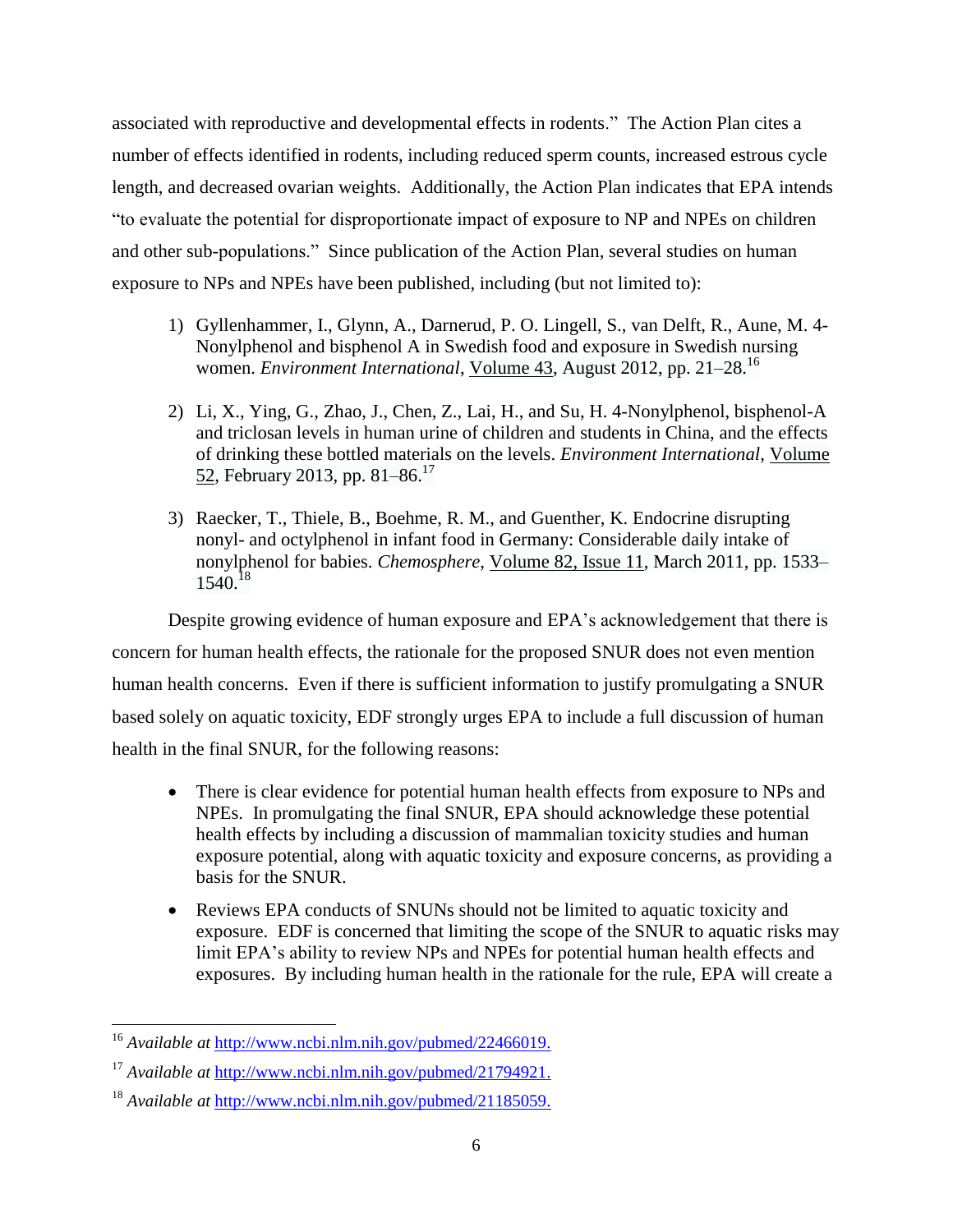broader and more defensible basis not only for issuing the SNUR, but also for evaluating SNUNs for human health concerns.

 The potential for endocrine disruption in humans from NP and NPE exposure is an important data gap that warrants discussion in the final SNUR. Given the wellestablished endocrine-disrupting properties of NPs and NPEs, and indications, as discussed above, that these effects may occur in humans, EPA should prioritize steps to fill this data gap, including through promulgation of a test rule. As noted previously with respect to aquatic toxicity, in finalizing the SNUR, it is essential that EPA is transparent about information it has and does not have regarding the potential for these chemicals to have endocrine-disrupting properties in humans, whether EPA considers the information it has to be adequate to characterize potential human health concerns, and actions the Agency intends to take in order to obtain needed data.

If EPA were to decide that a full discussion of human health concerns as a basis for the SNUR is not warranted, it should articulate its rationale for focusing exclusively on aquatic concerns. Even in such a case, however, EPA should make clear its authority and intent to consider human health concerns in reviewing any submitted SNUN. Currently the preamble to the proposed rule notes that its review of any SNUNs received could include human health concerns.<sup>19</sup> However, inclusion of an explicit statement is necessary in finalizing the SNUR that EPA is aware of potential human health concerns and that future reviews of activities proposed under TSCA involving NPs and NPEs would not be limited *a priori* to aquatic concerns.

# III. The final SNUR should clearly document the process EPA used to identify which NPs and NPEs are in and are not in commerce and how it selected the 15 NPs and NPEs that are the subject of the SNUR.

EDF requests that EPA include more information in the final rule describing the selection process for the 15 NPs and NPEs addressed through this rule. While the proposed rule partially explains the process for ascertaining whether the 15 selected NPs and NPEs are currently in

l

<sup>&</sup>lt;sup>19</sup> See Section VII. Test Data and Other Information: "SNUN submitters should be aware that EPA will be better able to evaluate SNUNs that provide detailed information on: 1. Human exposure and environmental releases that may result from the significant new uses of the chemical substance…" and Section X. Alternatives: "First, if EPA were to require reporting under TSCA section 8(a) reporting for new uses instead of TSCA section 5(a), then EPA would not have the opportunity to review human and environmental hazards and exposures associated with the proposed significant new use and, if necessary, take immediate follow-up regulatory action under TSCA sections 5(e) or 5(f) to prohibit or limit the activity before it begins."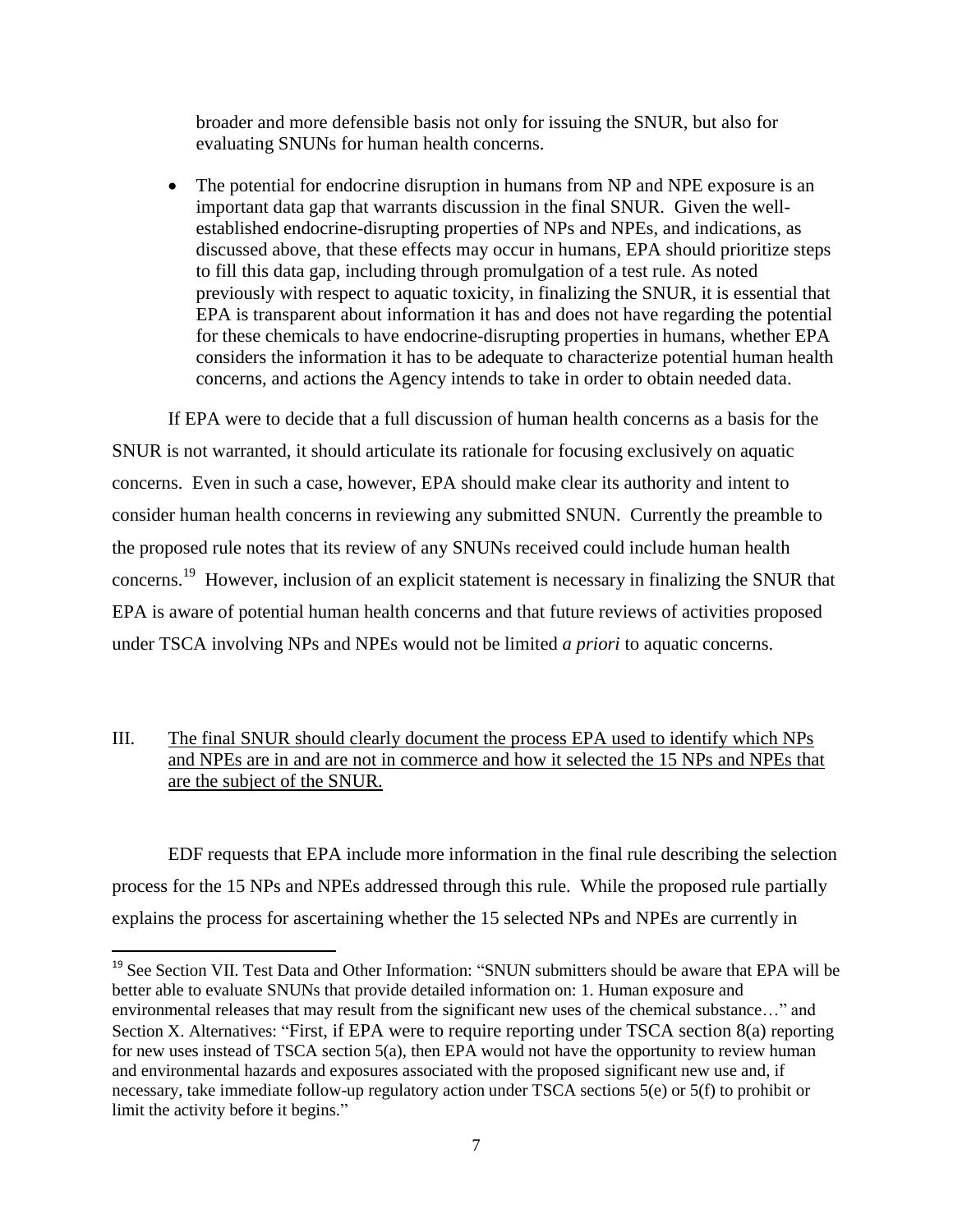commerce, it is unclear how these 15 NPs and NPEs were originally identified and the extent to which other NPs and NPEs are in commerce and have ongoing uses that place them outside the reach of the SNUR.

Without doing so, readers cannot understand whether or not EPA conducted a comprehensive search for all NPs and NPEs potentially in production. Through discussion with EPA staff, it is EDF's understanding that EPA started with a search of the TSCA inventory for all NPs and NPEs, which identified 17 NPs and NPEs, and that two branched NPEs were excluded from the SNUR due to their current widespread use. EDF requests that EPA explain this selection process in the final rule so that it is clear that EPA considered all NPs and NPEs for inclusion in the present SNUR.

EPA should also more fully explain how it ascertained that 13 of the NPs/NPEs are not in U.S. commerce, in light of the incomplete nature of reporting under EPA's Chemical Data Reporting (CDR) rule (due to exemptions and a per-site volume threshold) and other information suggesting their commercial availability.<sup>20</sup>

# IV. EPA should describe what additional regulatory or other actions the Agency is taking, is considering taking, or intends to take, to identify and address potential risks associated with ongoing uses of NPs and NPEs that are not subject to the SNUR.

It is EDF's understanding that there are four NPs and NPEs on the TSCA Inventory that are not addressed, or are only partially addressed, through the SNUR: 4-nonylphenol (CASRN 84852-15-3); 2-nonylphenol (CASRN 91672-41-2); Poly(oxy-1,2-ethanediyl), a-(4 nonylphenyl)-w-hydroxy-, branched (CASRN 124087-87-0); and Poly(oxy-1,2-ethanediyl), a- (nonylphenyl)-w-hydroxy-, branched (CASRN 68412-54-4).

4-nonylphenol and 2-nonylphenol are branched NPs, which EPA indicates are currently used as intermediates and epoxy cure catalysts in the proposed SNUR. Poly(oxy-1,2 ethanediyl), a-(4-nonylphenyl)-w-hydroxy-, branched and Poly(oxy-1,2-ethanediyl), a-

l

<sup>20</sup> Bergeson & Campbell PC, *Regulatory Developments: EPA Proposes SNUR for Nonylphenols and Nonylphenol Ethoxylates*. October 2, 2014. *Available at:* [http://www.lawbc.com/regulatory](http://www.lawbc.com/regulatory-developments/entry/epa-proposes-snur-for-nonylphenols-and-nonylphenol-ethoxylates/)[developments/entry/epa-proposes-snur-for-nonylphenols-and-nonylphenol-ethoxylates/.](http://www.lawbc.com/regulatory-developments/entry/epa-proposes-snur-for-nonylphenols-and-nonylphenol-ethoxylates/) (Last visited Nov 13, 2014).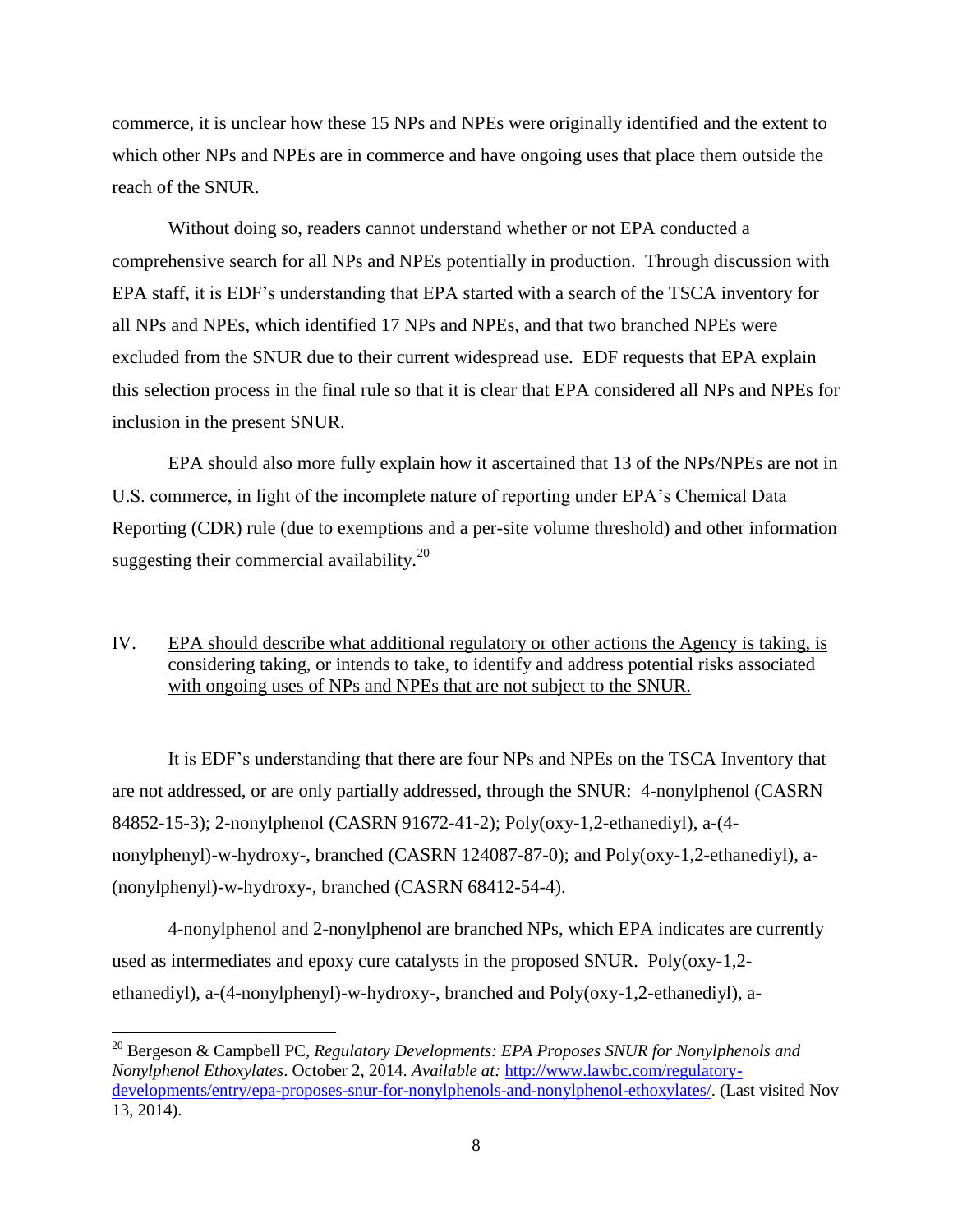(nonylphenyl)-w-hydroxy-, branched are branched NPEs that have widespread commercial use (although they are not identified or discussed in the proposed rule). The most recent information contained in the downloadable version of data EPA collected under its CDR rule<sup>21</sup> indicates the following 2011 production and importation volumes for these branched NPs and NPEs:

| <b>CASRN</b> | <b>Company Name</b>   | Domestically Manufactured (lbs) | Imported (lbs) |
|--------------|-----------------------|---------------------------------|----------------|
| 84852-15-3   | SOLVCHEM INC          | 46,915                          | 0              |
| 84852-15-3   | <b>HUNTSMAN CORP</b>  | 0                               | <b>CBI</b>     |
| 84852-15-3   | SI GROUP INC          | <b>CBI</b>                      | 0              |
| 84852-15-3   | <b>CBI</b>            | <b>CBI</b>                      | 0              |
| 84852-15-3   | <b>ICC INDUSTRIES</b> | 13,170,499                      | 214,620        |
| 84852-15-3   | SI GROUP INC          | <b>CBI</b>                      | 0              |
| 91672-41-2   | <b>ICC INDUSTRIES</b> | 1626894                         | 0              |

| <b>Branched NPs in Commerce (in Proposed Rule)</b> |  |
|----------------------------------------------------|--|
|----------------------------------------------------|--|

#### **Branched NPEs in Commerce (Not in Proposed Rule)**

 $\overline{\phantom{a}}$ 

| <b>CASRN</b> | <b>Company Name</b>        | Domestically Manufactured (lbs) | Imported (lbs) |
|--------------|----------------------------|---------------------------------|----------------|
| 127087-87-0  | <b>SOLVCHEM INC</b>        | Withheld                        | Withheld       |
| 127087-87-0  | <b>NORMAN FOX &amp; CO</b> | Withheld                        | Withheld       |
| 127087-87-0  | <b>CHEMORSE LTD</b>        | Withheld                        | Withheld       |
| 127087-87-0  | <b>BARBE AMERICA INC.</b>  | <b>CBI</b>                      | <b>CBI</b>     |
| 68412-54-4   | <b>CHEMORSE LTD</b>        | 731,802                         | 0              |

Although we fully recognize that ongoing uses of a chemical cannot be addressed through the SNUR, EDF urges EPA to include a full discussion of the status of production and use of these four NPs and NPEs and EPA's data needs and anticipated actions to identify and address potential risks. The ongoing uses of branched NPs and NPEs warrant attention, given a) NPEs can break down into NPs, as mentioned above, and b) the Judson et al., 2010 study indicates that a branched NP (CASRN 84852-15-3) has the most potent estrogenic effects among studied NPEs and NPs. EPA should address the following questions:

- Does EPA have sufficient data on the potential health and environmental effects, environmental fate and potential for exposure to these chemicals?
- If not, what steps is EPA taking or planning to take to secure sufficient data? Are test rules contemplated?
- If so, is there evidence of significant risk to human health or the environment from ongoing uses of these chemicals?

<sup>&</sup>lt;sup>21</sup> Available at *<http://www.epa.gov/cdr/>*. EDF understands that EPA believes there may be some misreporting of NPs and NPEs on the CDR.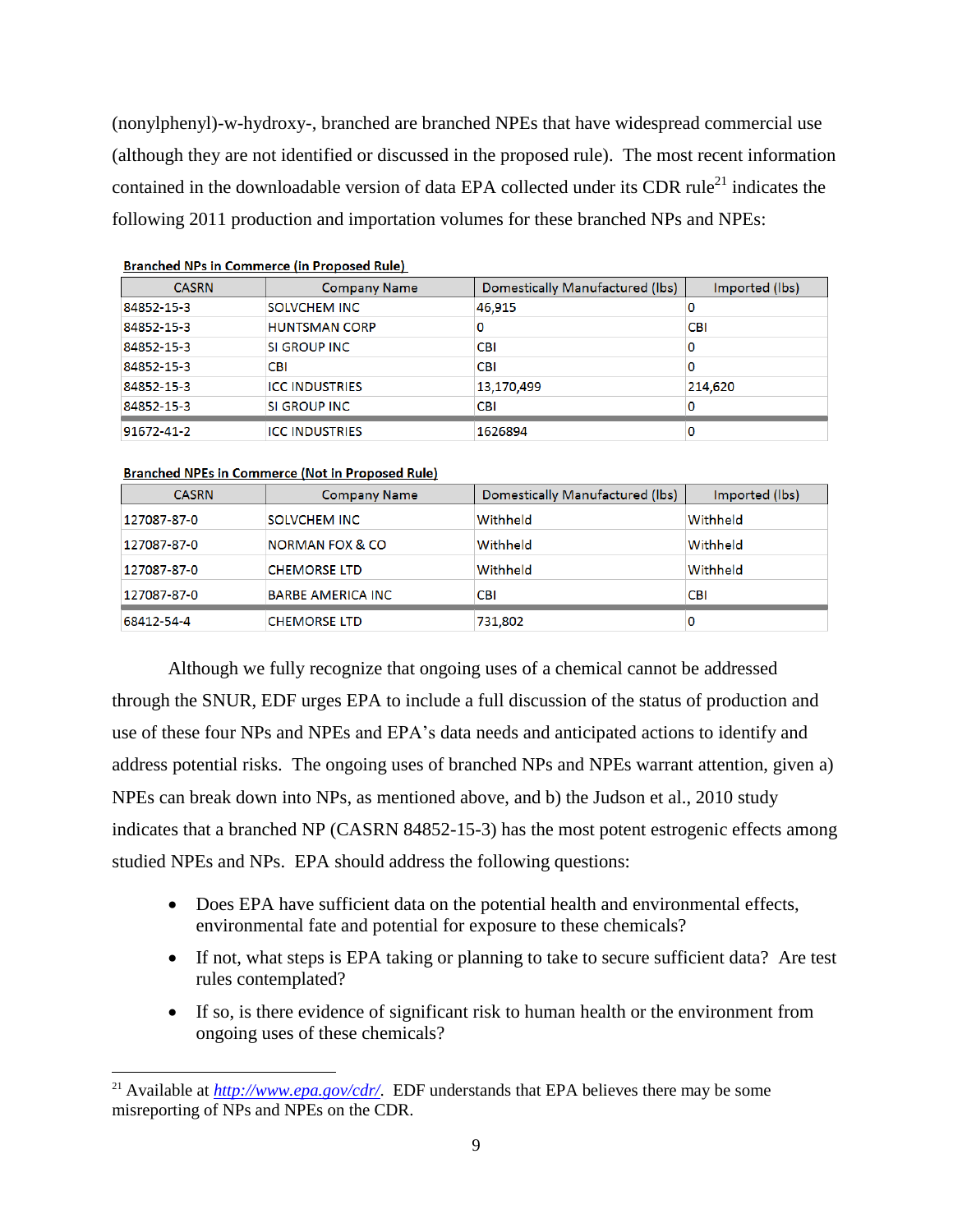If so, what next steps, including regulatory action, does EPA anticipate taking, and when?

Furthermore, it appears that the Agency has not taken any steps to address industrial laundry workers' potential exposure to NPs and NPEs in detergents beyond releasing the ANPRM in 2009 requesting information on methods for gathering exposure data. In response to this request, EPA received comments from Environmental Law and Policy Center, Workers United, and Sierra Club indicating the need for exposure monitoring data in industrial laundry workers and implementation of use restrictions to protect this population.<sup>22</sup> EPA should make available what it has learned about potential exposure to NPs and NPEs in industrial laundry workers through the ANPRM as well as any additional steps it has taken, or plans to take, to address these concerns.

EDF understands that EPA is encouraging the voluntary phase out of NPEs in industrial laundry detergents through its Safer Detergents Stewardship Initiative (SDSI) under the Design for the Environment (DfE) Program.<sup>23,24</sup> According to EPA's Nonylphenol and Nonylphenol Ethoxylates website, EPA has expectations that the phase-out will end the use, at least among signatories to the agreement, of NPEs in industrial laundry powder detergents by  $2014.^{25}$  Has the phase out in fact been successful in eliminating these uses? Has EPA decided not to pursue testing of exposure in industrial laundry workers because it is no longer expected to be a concern due to SDSI? These questions warrant discussion in the context of EPA's finalization of this proposed SNUR.

V. EPA should correct the statement of the Agency's rationale as to why Executive Order 13045 does not apply to the SNUR, which erroneously states that the SNUR "is not

- <sup>24</sup> See [http://www.epa.gov/dfe/pubs/projects/formulat/dfeFactSheet.pdf.](http://www.epa.gov/dfe/pubs/projects/formulat/dfeFactSheet.pdf)
- <sup>25</sup> EPA, *Nonylphenol and Nonylphenol Ethoxylates. Available at*

<sup>22</sup> *Re: EPA-HQ-OPPT-2007-0490, Federal Register/Vol. 74, No. 115/ Wed. June 17 2009.* September 2009. Commenters: Environmental Law and Policy Center, Workers United – An SEIU Affiliate, and Sierra Club.

<sup>23</sup> EPA, *Nonylphenol (NP) and Nonylphenol Ethoxylates (NPEs) Action Plan*. [RIN 2070-ZA09]. August, 18, 2010. *Available at* [http://www.epa.gov/oppt/existingchemicals/pubs/actionplans/RIN2070-ZA09\\_NP-](http://www.epa.gov/oppt/existingchemicals/pubs/actionplans/RIN2070-ZA09_NP-NPEs%20Action%20Plan_Final_2010-08-09.pdf)[NPEs%20Action%20Plan\\_Final\\_2010-08-09.pdf.](http://www.epa.gov/oppt/existingchemicals/pubs/actionplans/RIN2070-ZA09_NP-NPEs%20Action%20Plan_Final_2010-08-09.pdf)

<http://www.epa.gov/oppt/existingchemicals/pubs/actionplans/np-npe.html> (last visited November 25, 2014).